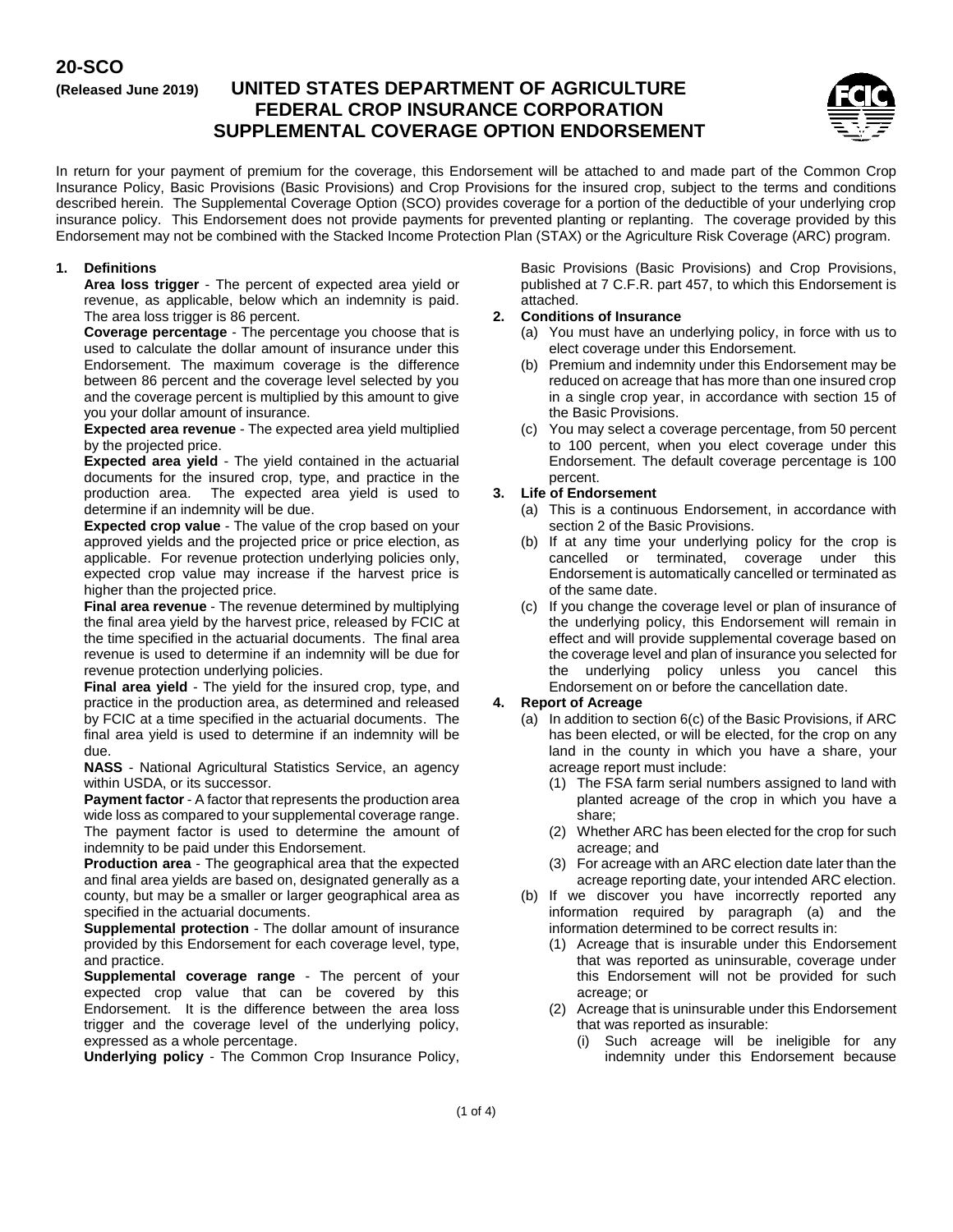acreage cannot benefit from SCO and ARC; and

(ii) You will still be required to pay 60 percent of the premium due.

## **5. Insurable Acreage and Unit Division**

- (a) All planted acreage of the crop in the county that is insured by the underlying policy must be insured under this Endorsement, except this Endorsement will not insure:
	- (1) Acreage that is designated as covered by STAX; or
	- (2) Acreage on land identified by a FSA farm serial number for which ARC has been elected for the crop.
- (b) In lieu of the provisions regarding units and unit division in the underlying policy, supplemental protection provided by this Endorsement will be based on all planted acreage of the crop in the county insured by the underlying policy with the same coverage level, type, and practice:
	- (1) Supplemental protection will not be provided for acreage that is ineligible for coverage under this Endorsement, in accordance with paragraph (a); and
	- (2) Paragraph (b) applies regardless of whether such acreage is owned, rented for cash, or rented for a share of the crop, including acres on which you are insuring another person's share of the crop.

# **6. Supplemental Protection**

- (a) To calculate your supplemental protection for all planted acres of the crop in the county with the same coverage level, type, and practice that are insured by this Endorsement:
	- (1) Determine your supplemental coverage range by subtracting the coverage level of your underlying policy from the area loss trigger;
	- (2) Divide the liability of the underlying policy for those acres by the coverage level of the underlying policy to determine the expected crop value; and
	- (3) Multiply the supplemental coverage range from paragraph (1) by the expected crop value from paragraph (2) and by the coverage percentage you selected to determine the supplemental protection.
- (b) If there are multiple coverage levels, types, or practices for the insured crop in the county, your supplemental protection will be determined separately for the acres at each coverage level, type, and practice.

# **7. Annual Premium and Administrative Fee**

- (a) You will owe a separate annual premium and administrative fee for this Endorsement, in addition to any amount owed for the underlying policy.
- (b) Premium for this Endorsement is calculated by multiplying your supplemental protection from section 6(a) by the premium rate and any premium adjustment percentages that may apply.
	- (1) For revenue protection underlying policies, the projected price will be used to determine the expected crop value in section 6(a)(2) when calculating the premium.
	- (2) All information needed to calculate the premium rate is contained in the actuarial documents.
- (c) The administrative fee for this Endorsement is determined in accordance with the provisions in section 7(e) of the Basic Provisions.

# **8. Causes of Loss**

- (a) This Endorsement provides protection against widespread loss of yield or revenue in the production area due to natural causes.
- (b) Individual farm yields and revenues are not considered under this Endorsement when determining the final area yield and final area revenue:
	- (1) It is possible that your individual farm may experience reduced revenue or reduced yield and you do not receive an indemnity under this Endorsement.
	- (2) The notice provisions in section 14(b) of the Basic Provisions do not apply to this Endorsement.
- (c) No indemnity will be due on acreage that we have determined has been damaged solely by causes not insured by the underlying policy.

### **9. Area Loss Triggers, Payment Factors, and Indemnity Calculations**

- (a) An indemnity is due under this Endorsement if:
	- (1) For revenue protection underlying policies, the final area revenue is less than the expected area yield multiplied by the higher of the projected price or harvest price and by the area loss trigger;
	- (2) For revenue protection underlying policies with the harvest price exclusion, the final area revenue is less than the expected area revenue multiplied by the area loss trigger; or
	- (3) For all other underlying policies, the final area yield is less than the expected area yield multiplied by the area loss trigger.
- (b) If an indemnity is due, the payment factor is calculated for each coverage level, type, and practice by:
	- (1) For revenue protection underlying policies:
		- (i) Multiplying the expected area yield by the higher of the projected price or harvest price;
		- Dividing the final area revenue by the result of clause (i);
		- (iii) Subtracting the percent from clause (ii) from the area loss trigger; and
		- (iv) Dividing clause (iii) by the supplemental coverage range to determine the payment factor
	- (2) For revenue protection underlying policies with the harvest price exclusion:
		- (i) Dividing the final area revenue by the expected area revenue;
		- (ii) Subtracting the percent from clause (i) from the area loss trigger; and
		- (iii) Dividing clause (ii) by the supplemental coverage range to determine the payment factor.
	- (3) For all other underlying policies:
		- (i) Dividing the final area yield by the expected area yield;
		- (ii) Subtracting the percent from clause (i) from the area loss trigger; and
		- (iii) Dividing clause (ii) by the supplemental coverage range to determine the payment factor.
	- (4) The payment factor is limited to a maximum of 1.000.
- (c) Indemnity is calculated by multiplying the supplemental protection by the payment factor for each coverage level,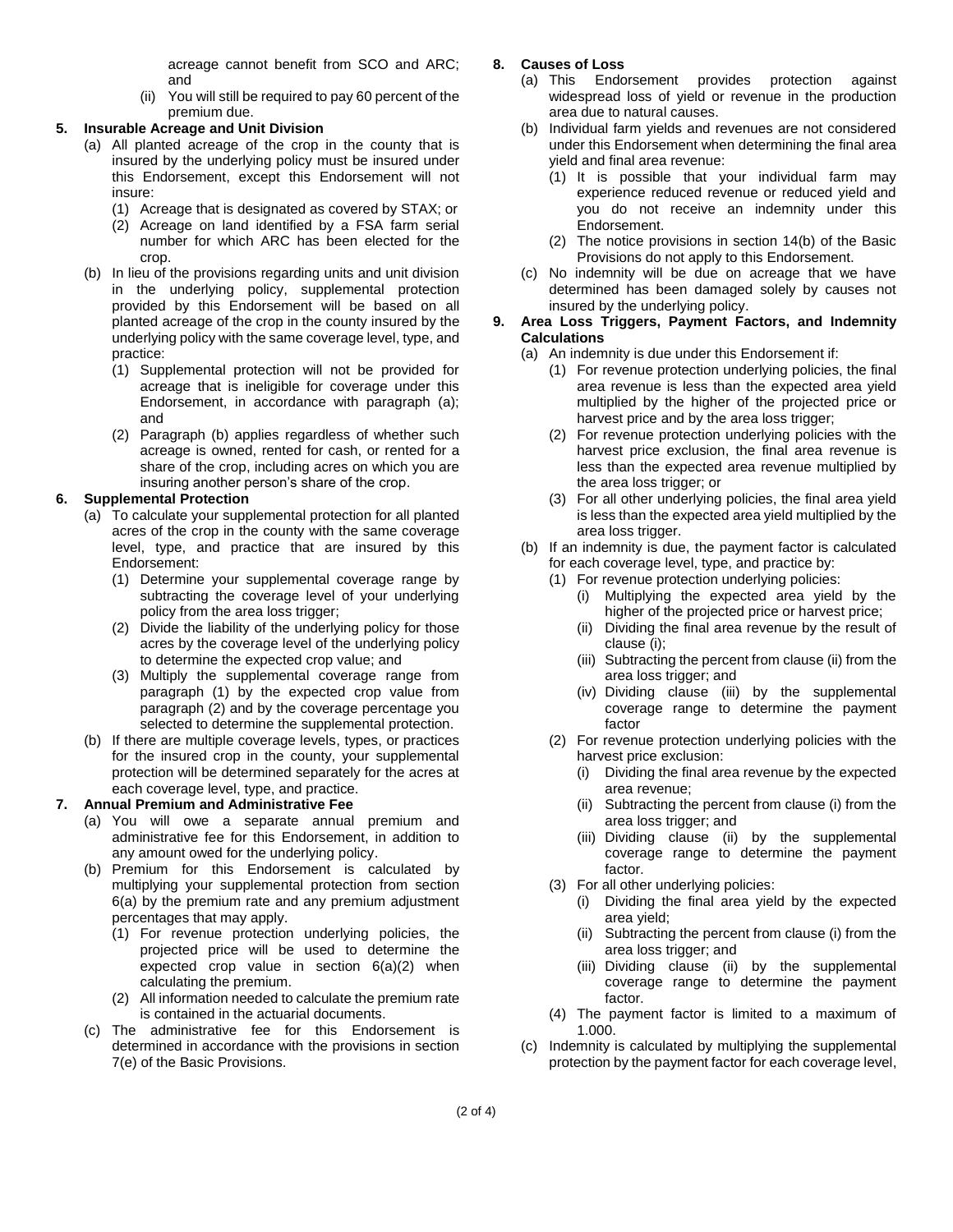type, and practice.

- (d) Indemnities are calculated following the release by FCIC of the final area yield and harvest price.
- (e) In lieu of the provisions in section 14(f)(1) of the Basic Provisions, we will pay your loss under this Endorsement within 30 days after FCIC releases the final area yield and revenue.

# **10. Expected and Final Area Yields**

- (a) The data source used for the expected and final area yields will be specified in the actuarial documents.
- (b) Except as otherwise provided in this section, the data source used to establish the expected area yield will be used to establish the final area yield.
- (c) If the data source used to establish the expected area yield is not able to provide sufficient data to establish the final area yield because the data is no longer available, credible, or reflects changes that may have occurred after the expected area yield was established;
	- (1) FCIC will determine the final area yield based on the most accurate data available from subsection (g), as determined by FCIC; or
	- (2) To the extent that practices used during the crop year change from those upon which the expected area yield is based, the final area yield may be adjusted to reflect the yield that would have resulted but for the change in practice. For example, if the production area is traditionally 90 percent irrigated and 10 percent non-irrigated, but for the current crop year the production area is now 50 percent irrigated and 50 percent non-irrigated, the final area yield will be adjusted to an amount as if the production area had 90 percent irrigated acreage.
- (d) If the final area yield is established from a data source other than that used to establish the expected area yield, FCIC will provide notice of the data source and the reason for the change at the time the final area yield is published.
- (e) If expected and final area yields are based on NASS data, the final area yield will be the most current NASS yield at the time FCIC determines the final area yield in accordance with the actuarial documents.
- (f) The final area yield determined by FCIC is considered final for the purposes of establishing whether an indemnity is due and will not be revised for any reason.
- (g) Expected and final area yields used under this Endorsement for a crop, type, and practice may be based on:
	- (1) Data collected by NASS, regardless of whether such data is published or unpublished; or
	- (2) Crop insurance data, other USDA data, or other data sources determined appropriate by FCIC.
- (h) All expected and final area yields are established by FCIC and are matters of general applicability. Refer to section 20(k) of the Basic Provisions.

### **11. Written Agreements**

- (a) This Endorsement is applicable to planted acres of the insured crop in the county that are insured under a Written Agreement.
- (b) This Endorsement is available only when authorized by the actuarial documents for the crop, type, and practice in the county and cannot be made available through a Written Agreement.

### **12. Examples**

The following are examples of the calculation of the premium, supplemental protection and indemnity of SCO for the plans of insurance that may be selected for the underlying policy. Your information will likely be different and you should consult the actuarial documents in your county and the policy information. The following facts are for illustration purposes only and apply to each of the examples.

Producer A farms 100 acres of corn in county X with an approved yield of 154.6 bushels per acre. The actuarial documents in county X show that the expected area yield is 145.0 bushels per acre, the projected price is \$4.00, and the expected area revenue is \$580.00. From the actuarial documents in county X, Producer A elects the 70 percent coverage level for the underlying policy, which results in a liability for the underlying policy of \$43,288 based on the projected price. The producer elects a coverage percentage of 100 for SCO.

The premium rate is based on the published volatility factor and for this example is 0.3240 for revenue protection underlying policies, 0.2544 for revenue protection underlying policies with the Harvest Price Exclusion, and 0.1586 for all other policies. The subsidy factor for SCO is 0.65.

At the end of the insurance period, for county X, FCIC releases a harvest price of \$4.30, a final area yield for county X of 110.2 bushels, and a final area revenue for county X of \$473.86. For the revenue protection example only, the liability for the underlying policy increases to \$46,535.

Examples for revenue protection underlying policies:

Supplemental Protection calculation (for premium): Step 1: Calculate the supplemental coverage range Formula: Area loss trigger minus coverage level of the underlying policy equals supplemental coverage range  $0.86 - 0.70 = 0.16$  supplemental coverage range Step 2: Calculate the Expected Crop Value Formula: Liability of the underlying policy divided by the coverage level of the underlying policy equals expected crop value

 $$43,288 \div 0.70 = $61,840.00$  expected crop value Step 3: Calculate the Supplemental Protection Formula: Supplemental coverage range times expected crop value times coverage percentage equals

supplemental protection 0.16 x  $$61,840.00 \times 1.00 = $9,894$  supplemental protection

Premium calculation:

Step 1: Calculate the Total Premium

Formula: Supplemental protection times premium rate equals total premium

 $$9,894 \times 0.3240 = $3,206$  total premium

Step 2: Calculate the Subsidy amount

Formula: Total premium times subsidy factor equals subsidy

 $$3,206 \times 0.65 = $2,084$  subsidy

Step 3: Calculate the Producer Premium

Formula: Total premium minus subsidy equals producer premium

\$3,206 - \$2,084 = \$1,122 producer premium Supplemental Protection calculation (for indemnity): Step 1: Calculate the supplemental coverage range Formula: Area loss trigger minus coverage level of the underlying policy equals supplemental coverage range  $0.86 - 0.70 = 0.16$  supplemental coverage range Step 2: Calculate the Expected Crop Value